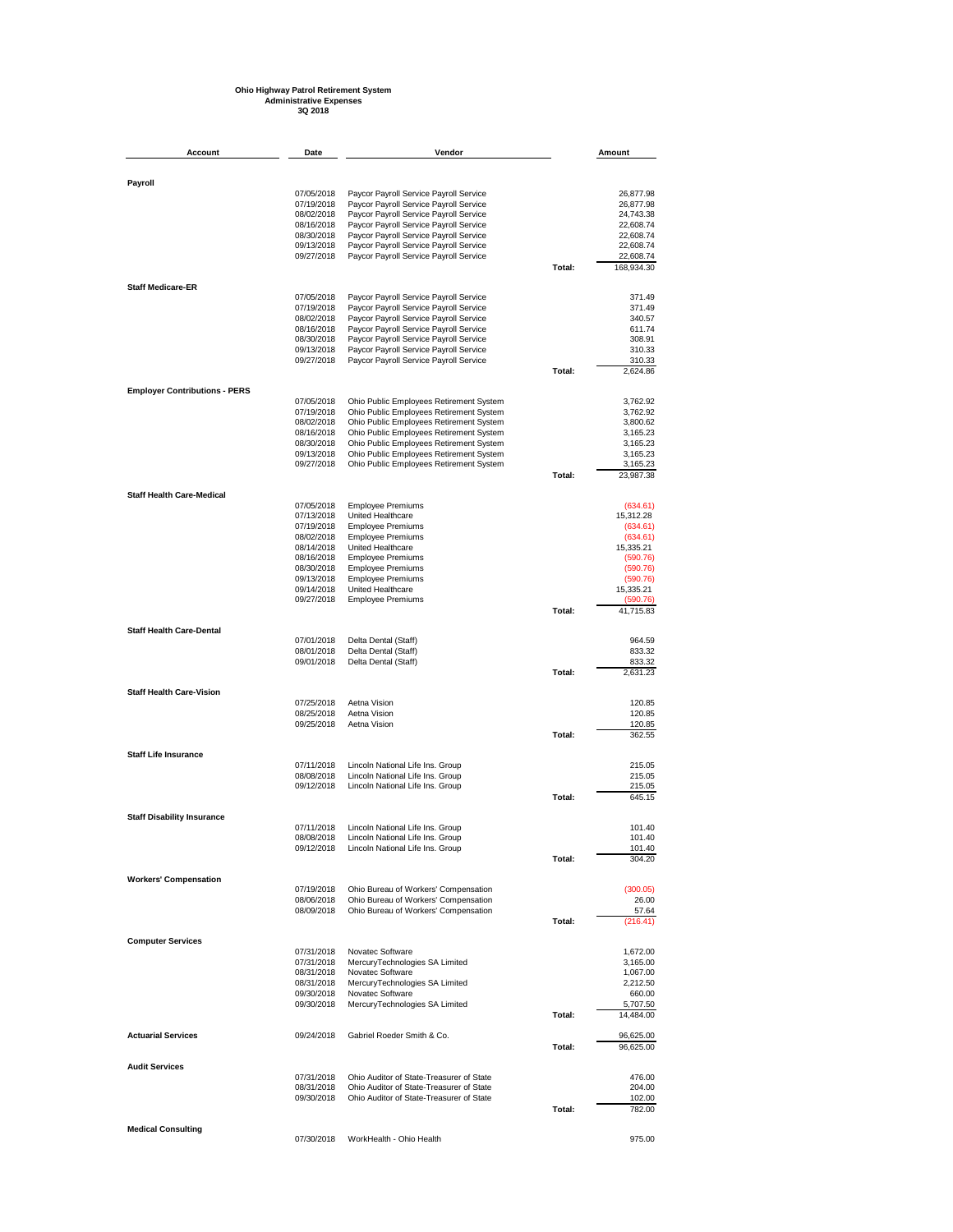| Account                                 | Date                     | Vendor                                                           |        | Amount             |
|-----------------------------------------|--------------------------|------------------------------------------------------------------|--------|--------------------|
|                                         | 08/30/2018               | WorkHealth - Ohio Health                                         |        | 375.00             |
|                                         | 09/30/2018               | WorkHealth - Ohio Health                                         | Total: | 225.00             |
| <b>Medical Evaluations</b>              |                          |                                                                  |        | 1,575.00           |
|                                         | 08/24/2018               | Kuhnlein & Martin, Inc.                                          |        | 650.00             |
|                                         |                          |                                                                  |        | 650.00             |
| <b>Legal Services</b>                   |                          |                                                                  |        |                    |
|                                         | 07/31/2018               | Bricker & Eckler                                                 |        | 1,750.00           |
|                                         | 09/30/2018               | <b>Attorney General's Office</b>                                 |        | 3,610.84           |
|                                         |                          |                                                                  | Total: | 5,360.84           |
| <b>Service By Others</b>                |                          |                                                                  |        |                    |
|                                         | 07/01/2018               | <b>Employee Benefit Service Center</b>                           |        | 43.25              |
|                                         | 07/06/2018               | Ohio Mobile Shredding                                            |        | 46.68              |
|                                         | 07/06/2018<br>07/20/2018 | Paycor Payroll Service<br>Paycor Payroll Service                 |        | 83.04<br>73.04     |
|                                         | 07/31/2018               | <b>Treasurer Of State</b>                                        |        | 2.52               |
|                                         | 07/31/2018               | Culligan                                                         |        | 30.50              |
|                                         | 07/31/2018               | <b>Buck Global LLC</b>                                           |        | 500.00             |
|                                         | 08/01/2018<br>08/03/2018 | Employee Benefit Service Center<br>Paycor Payroll Service        |        | 37.80<br>73.04     |
|                                         | 08/17/2018               | Paycor Payroll Service                                           |        | 85.99              |
|                                         | 08/31/2018               | <b>Treasurer Of State</b>                                        |        | 3.08               |
|                                         | 08/31/2018               | Culligan                                                         |        | 30.50              |
|                                         | 08/31/2018<br>09/01/2018 | Paycor Payroll Service<br><b>Employee Benefit Service Center</b> |        | 80.09<br>37.80     |
|                                         | 09/02/2018               | <b>Creative Financial Staffing</b>                               |        | 24,500.00          |
|                                         | 09/05/2018               | Ohio Mobile Shredding                                            |        | 46.62              |
|                                         | 09/14/2018<br>09/28/2018 | Paycor Payroll Service<br>Paycor Payroll Service                 |        | 70.09<br>70.09     |
|                                         | 09/30/2018               | Culligan                                                         |        | 30.50              |
|                                         |                          |                                                                  | Total: | 25,844.63          |
|                                         |                          |                                                                  |        |                    |
| <b>Education-Trustees</b>               | 07/11/2018               | International Foundation of Employee Benefit Plans               |        | 1,565.00           |
|                                         | 08/10/2018               | <b>NCPERS</b>                                                    |        | 700.00             |
|                                         | 08/10/2018               | <b>NCPERS</b>                                                    |        | 700.00             |
|                                         |                          |                                                                  | Total: | 2,965.00           |
| <b>Education-Staff</b>                  |                          |                                                                  |        |                    |
|                                         | 08/10/2018               | <b>NCPERS</b>                                                    |        | 700.00             |
|                                         | 09/10/2018<br>09/10/2018 | <b>FINRA</b><br>UT Marketplace                                   |        | 135.00<br>110.00   |
|                                         | 09/10/2018               | Kaplan                                                           |        | 168.03             |
|                                         |                          |                                                                  | Total: | 1,113.03           |
| <b>Membership Outreach</b>              |                          |                                                                  |        |                    |
|                                         | 07/18/2018<br>07/31/2018 | Retirees' Association<br>Mark Atkeson                            |        | 12.00<br>84.04     |
|                                         | 08/31/2018               | Mark Atkeson                                                     |        | 113.36             |
|                                         | 09/05/2018               | Retirees' Association                                            |        | 20.00              |
|                                         | 09/10/2018               | Retirees' Association                                            |        | 40.00              |
|                                         | 09/30/2018               | Mark Atkeson                                                     |        | 68.67              |
|                                         |                          |                                                                  | Total: | 338.07             |
| Printing                                | 09/22/2018               | Ricoh                                                            |        | 559.07             |
|                                         |                          |                                                                  | Total: | 559.07             |
| <b>Postage and Supplies</b>             |                          |                                                                  |        |                    |
|                                         | 07/17/2018               | Pitney Bowes Inc<br>Pitney Bowes Inc                             |        | 1,000.00           |
|                                         | 08/02/2018<br>08/07/2018 | Pitney Bowes Inc                                                 |        | 50.00<br>700.00    |
|                                         | 09/11/2018               | Pitney Bowes Inc                                                 |        | 105.00             |
|                                         | 09/27/2018               |                                                                  |        |                    |
|                                         |                          | Pitney Bowes Inc                                                 | Total: | 500.00<br>2,355.00 |
| <b>Telecommunications Services</b>      |                          |                                                                  |        |                    |
|                                         |                          |                                                                  |        |                    |
|                                         | 07/01/2018<br>07/11/2018 | Time Warner Cable<br>West Unified Communication                  |        | 1,141.51<br>1.97   |
|                                         | 08/01/2018               | Time Warner Cable                                                |        | 1,137.44           |
|                                         | 09/01/2018               | Time Warner Cable                                                |        | 1,142.05           |
| <b>Computer Services-Offsite Server</b> |                          |                                                                  | Total: | 3,422.97           |
|                                         |                          |                                                                  |        |                    |
|                                         | 07/01/2018               | Saed Bahrami                                                     |        | 300.00             |
|                                         | 08/01/2018<br>09/01/2018 | Saed Bahrami<br>Saed Bahrami                                     |        | 300.00<br>300.00   |
|                                         |                          |                                                                  | Total: | 900.00             |
| <b>Rent Expense</b>                     |                          |                                                                  |        |                    |
|                                         | 07/01/2018               | <b>Triangle Commercial Properties</b>                            |        | 9,833.64           |
|                                         | 08/01/2018               | <b>Triangle Commercial Properties</b>                            |        | 9,833.64           |
|                                         | 09/01/2018               | <b>Triangle Commercial Properties</b>                            |        | 9,833.64           |
|                                         |                          |                                                                  | Total: | 29,500.92          |
| <b>Office Supplies</b>                  | 07/02/2018               | Office City                                                      |        | 290.00             |
|                                         | 07/03/2018               | Office City                                                      |        | 55.33              |
|                                         | 07/11/2018               | <b>Traxler Custom Printing</b>                                   |        | 50.60              |
|                                         | 07/17/2018               | Office City                                                      |        | 39.76              |
|                                         | 08/10/2018               | Amazon                                                           |        | 29.98              |
|                                         | 08/10/2018               | Amazon                                                           |        | 22.48              |
|                                         | 08/17/2018<br>08/20/2018 | Proforma Graphic Service<br>Office City                          |        | 192.00<br>201.89   |
|                                         | 09/10/2018               | Kroger                                                           |        | 8.69               |
|                                         | 09/12/2018               | Office City                                                      |        | 93.03              |
|                                         | 09/26/2018               | Office City                                                      |        | 137.20             |
|                                         |                          |                                                                  | Total: | 1,120.96           |
| <b>Ohio Retirement Study Council</b>    |                          |                                                                  |        |                    |

**Ohio Retirement Study Council**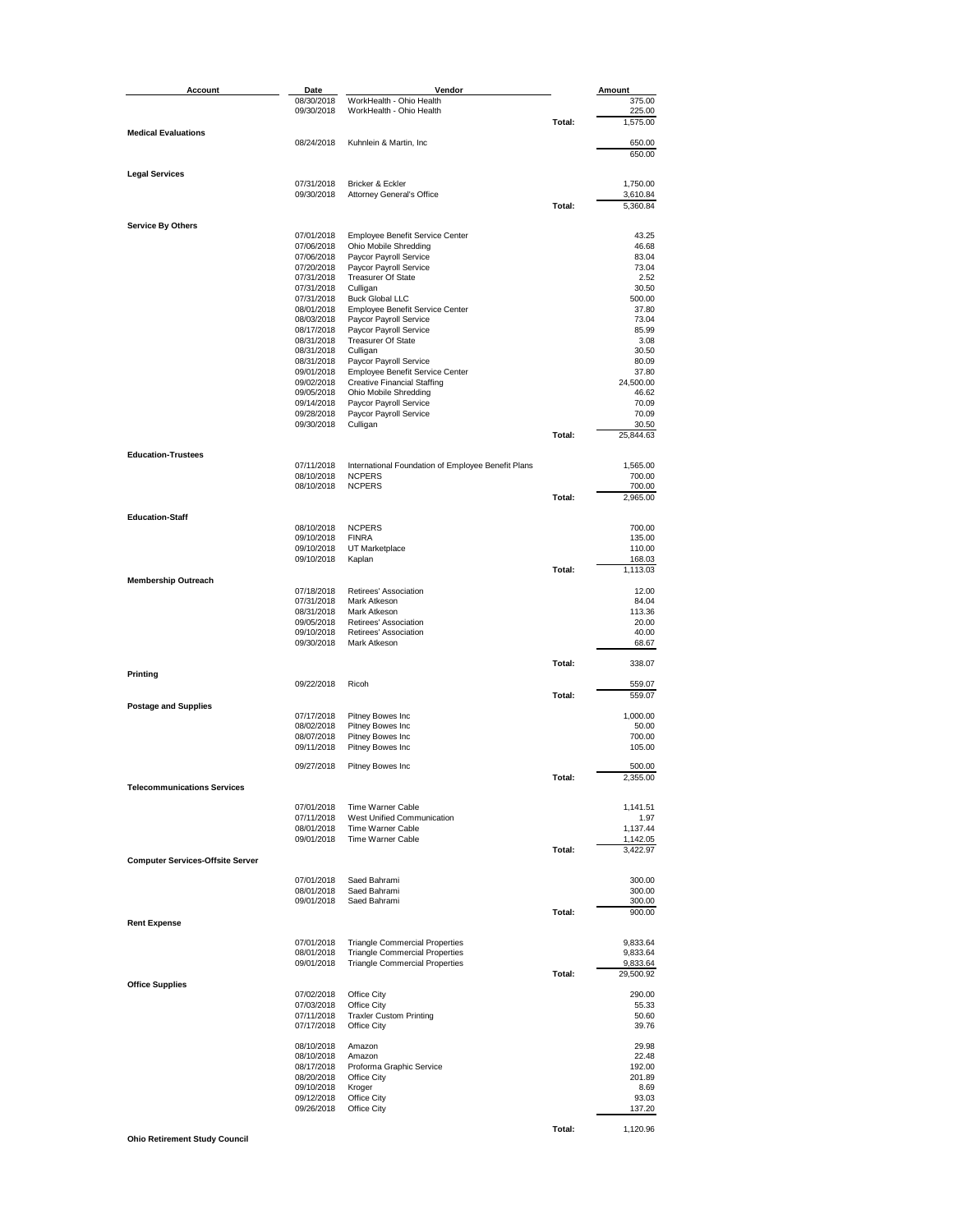| Account                                  | Date                     | Vendor                                                   |        | Amount             |
|------------------------------------------|--------------------------|----------------------------------------------------------|--------|--------------------|
|                                          | 07/05/2018               | ORSC                                                     |        | 745.77             |
|                                          | 09/30/2018               | ORSC                                                     |        | 745.77<br>1,491.54 |
| <b>Office Equipment Expense</b>          |                          |                                                          |        |                    |
|                                          | 07/16/2018               | Micro Center                                             |        | (59.99)            |
|                                          | 08/11/2018<br>08/16/2018 | Micro Center<br>Micro Center                             |        | 24.99<br>19.99     |
|                                          | 09/04/2018               | Micro Center                                             |        | 15.99              |
|                                          | 09/10/2018               | Best Buy                                                 |        | 279.49             |
|                                          | 09/14/2018               | Micro Center                                             |        | 52.98              |
|                                          | 09/17/2018<br>09/27/2018 | Micro Center<br>Micro Center                             |        | 65.97<br>14.99     |
|                                          |                          |                                                          | Total: | 414.41             |
| <b>Travel-Board Meetings</b>             |                          |                                                          |        |                    |
|                                          | 07/11/2018               | Cambria Hotel<br><b>Lester Reel</b>                      |        | 137.57             |
|                                          | 07/18/2018<br>07/18/2018 | JP Allen                                                 |        | 47.42<br>78.48     |
|                                          | 07/31/2018               | Darryl Anderson                                          |        | 256.15             |
|                                          | 07/31/2018               | <b>Lester Reel</b>                                       |        | 18.53              |
|                                          | 07/31/2018               | JP Allen                                                 |        | 89.93              |
|                                          | 07/31/2018<br>07/31/2018 | Kenneth C. Boyer<br>Matthew L. Them                      |        | 91.56<br>63.77     |
|                                          | 07/31/2018               | Joseph Thomas                                            |        | 152.60             |
|                                          | 08/16/2018               | Jeremy Mendenhall                                        |        | 58.00              |
|                                          | 08/17/2018               | JP Allen                                                 |        | 45.78              |
|                                          | 08/17/2018<br>08/17/2018 | Matthew L. Them<br>Joseph Thomas                         |        | 130.37<br>41.42    |
|                                          | 08/17/2018               | Darryl Anderson                                          |        | 99.19              |
|                                          | 08/17/2018               | <b>Holly Carr</b>                                        |        | 171.93             |
|                                          | 08/22/2018               | Darryl Anderson                                          |        | 101.75             |
|                                          | 08/22/2018               | Lester Reel                                              |        | 19.62              |
|                                          | 08/31/2018<br>08/31/2018 | <b>Michael Press</b><br>Andre Swinerton                  |        | 149.33<br>220.41   |
|                                          | 08/31/2018               | Mark Atkeson                                             |        | 141.70             |
|                                          | 09/10/2018               | Radisson                                                 |        | 29.00              |
|                                          | 09/10/2018               | ABM                                                      |        | 30.00              |
|                                          | 09/10/2018               | Radisson                                                 |        | 1,807.68           |
|                                          | 09/19/2018<br>09/19/2018 | Darryl Anderson<br>Cory Davies                           |        | 81.75<br>116.63    |
|                                          | 09/19/2018               | <b>Lester Reel</b>                                       |        | 19.62              |
|                                          |                          |                                                          | Total: | 4,200.19           |
| <b>Board Meetings</b>                    |                          |                                                          |        |                    |
|                                          | 07/11/2018               | Chik-Fil-A                                               |        | 64.15              |
|                                          | 07/11/2018               | Kroger                                                   |        | 42.02              |
|                                          | 07/11/2018               | Krispy Kreme Doughnuts                                   |        | 8.89               |
|                                          | 07/11/2018               | Chik-Fil-A                                               |        | 93.20              |
|                                          | 08/10/2018<br>08/10/2018 | Kroger<br>Panera Bread                                   |        | 37.14<br>205.84    |
|                                          | 09/10/2018               | Flannery's                                               |        | 96.00              |
|                                          | 09/10/2018               | Harry Buffalo                                            |        | 215.94             |
|                                          | 09/10/2018               | Kroger                                                   |        | 28.98              |
|                                          | 09/10/2018               | Radisson                                                 |        | 691.81             |
|                                          |                          |                                                          | Total: | 1,483.97           |
| <b>Miscellaneous</b>                     |                          |                                                          |        |                    |
|                                          | 08/10/2018               | Southwest Airlines                                       |        | 351.96             |
|                                          | 08/10/2018               | Yohan Pizza                                              | Total: | 30.26<br>382.22    |
| <b>Travel-Education-Trustees</b>         |                          |                                                          |        |                    |
|                                          |                          |                                                          |        |                    |
|                                          | 08/10/2018               | Southwest Airlines                                       |        | 351.96             |
|                                          | 08/10/2018               | Paris Las Vegas                                          |        | 214.29             |
|                                          | 08/16/2018<br>09/10/2018 | Jeremy Mendenhall<br>Paris Las Vegas                     |        | 1,671.18<br>214.29 |
|                                          | 09/10/2018               | American Airlines                                        |        | 700.78             |
|                                          |                          |                                                          | Total: | 3,152.50           |
| <b>Travel-Education-Staff</b>            |                          |                                                          |        |                    |
|                                          | 08/10/2018               | Southwest Airlines                                       |        | 351.96             |
|                                          | 08/10/2018               | <b>Budget Car Rental</b>                                 |        | 150.25             |
|                                          | 08/10/2018               | Paris Las Vegas                                          |        | 214.29             |
|                                          | 09/10/2018               | Delta Airlines                                           |        | 366.40<br>1,082.90 |
| <b>Travel-Other</b>                      |                          |                                                          | Total: |                    |
|                                          | 07/11/2018               | Franklin Co. Parking                                     |        | 5.00               |
|                                          | 07/31/2018               | Mark Atkeson                                             |        | 15.26              |
|                                          | 08/10/2018               | <b>Bob Evans</b>                                         |        | 27.32              |
|                                          | 08/31/2018<br>09/30/2018 | <b>Michael Press</b><br><b>Michael Press</b>             |        | 15.26<br>63.45     |
|                                          | 09/30/2018               | Mark Atkeson                                             |        | 63.04              |
|                                          |                          |                                                          | Total: | 189.33             |
| <b>Dues &amp; Subscriptions Trustees</b> |                          |                                                          |        |                    |
|                                          | 07/06/2018               | <b>USA Today</b>                                         |        | 29.00              |
|                                          | 08/15/2018               | <b>USA Today</b>                                         |        | 29.00              |
|                                          | 09/12/2018               | <b>USA Today</b>                                         |        | 29.00              |
|                                          |                          |                                                          | Total: | 87.00              |
| Dues & Subscriptions-Staff               | 07/11/2018               | Wall St. Journal                                         |        | 38.99              |
|                                          | 07/11/2018               | Intuit Quickbooks                                        |        | 32.20              |
|                                          | 07/30/2018               | Government Finance Officers Assoc.                       |        | 160.00             |
|                                          | 08/10/2018               | Wall St. Journal                                         |        | 38.99              |
|                                          | 08/10/2018               | Ohio State Bar Association                               |        | 247.00             |
|                                          | 08/10/2018<br>08/31/2018 | Intuit Quickbooks<br>Public Sector HealthCare Roundtable |        | 32.20<br>1,000.00  |
|                                          | 09/10/2018               | Wall St. Journal                                         |        | 38.99              |
|                                          |                          |                                                          |        |                    |
|                                          | 09/10/2018               | CareWorks                                                |        | 121.00             |
|                                          | 09/10/2018<br>09/18/2018 | Intuit Quickbooks<br>Ohio Division of Securities         |        | 32.20<br>50.00     |